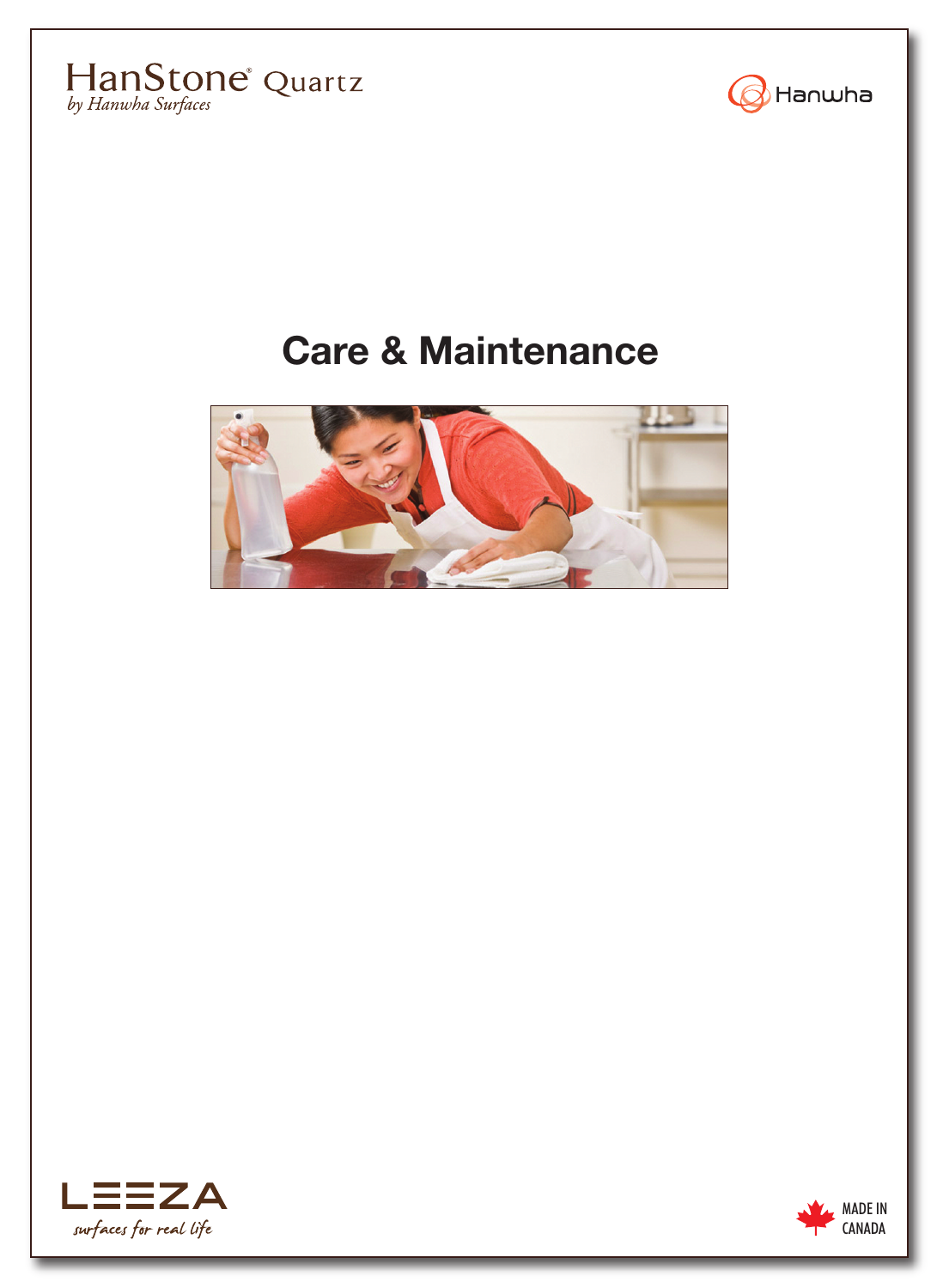





# **Care & Maintenance**

HanStone Quartz is easy to maintain. It is a non-porous material that is highly resistant to stain, scratches and heat. However, it is not stain, scratch, or heat proof. Following the proper care and maintenance recommended by your professional HanStone Quartz distributor or installer, will keep the HanStone Quartz surface beautiful for many years.

## Routine Care & Maintenance

Simply clean with soap and water on a regular basis to keep the lustrous gloss and radiant sheen. Use warm water and a damp cloth with a small amount of non-abrasive cleaner that does not contain bleach.

Although HanStone Quartz is resistant to staining, spills should be cleaned as soon as possible. Liquid spills and stains from fruits, vegetables or other foods should be wiped up and cleaned with soap and water.

## Preventing Damage

### *Heat*

HanStone Quartz is designed to be resistant to heat and can withstand normal exposure for brief periods of time without being damaged. Although HanStone Quartz withstands heat better than most surfacing materials on the market, all surfacing materials, including stone, can be damaged by extreme temperature changes, whether prolonged or sudden. Trivets and hot pads should be used when placing hot skillets, pans, crock-pots or other heat generating kitchenware on the surface.

### *Scratches*

HanStone Quartz's durable surface is designed to withstand normal use. While it is resistant to scratches, cuts, and chipping, cutting directly on the quartz surface should be avoided. Using cutting boards and taking care not to drop or move heavy objects on the surface will help to ensure long-lasting beauty.

# *Chemical*

Avoid exposing HanStone Quartz to any strong chemicals and solvents. It is important to note that some of these chemicals and solvents can be found in household items like paint removers, paint and stain strippers that contain trichlorethane or methylene chloride, nail polish removers, bleach, furniture cleaners, oil soaps, permanent markers or inks, and chemicals with high alkaline/PH levels (oven cleaners, drain openers, etc.). Avoid using cleaning products that contain oils, powders or abrasives.

Although long-term or frequent exposure must be avoided at all times, the following products may be used with shortterm exposure (removing and rinsing immediately after application with water) to clean difficult stains or residues. Always handle such cleaning agents with care and rinse the applied surface with water completely afterwards.